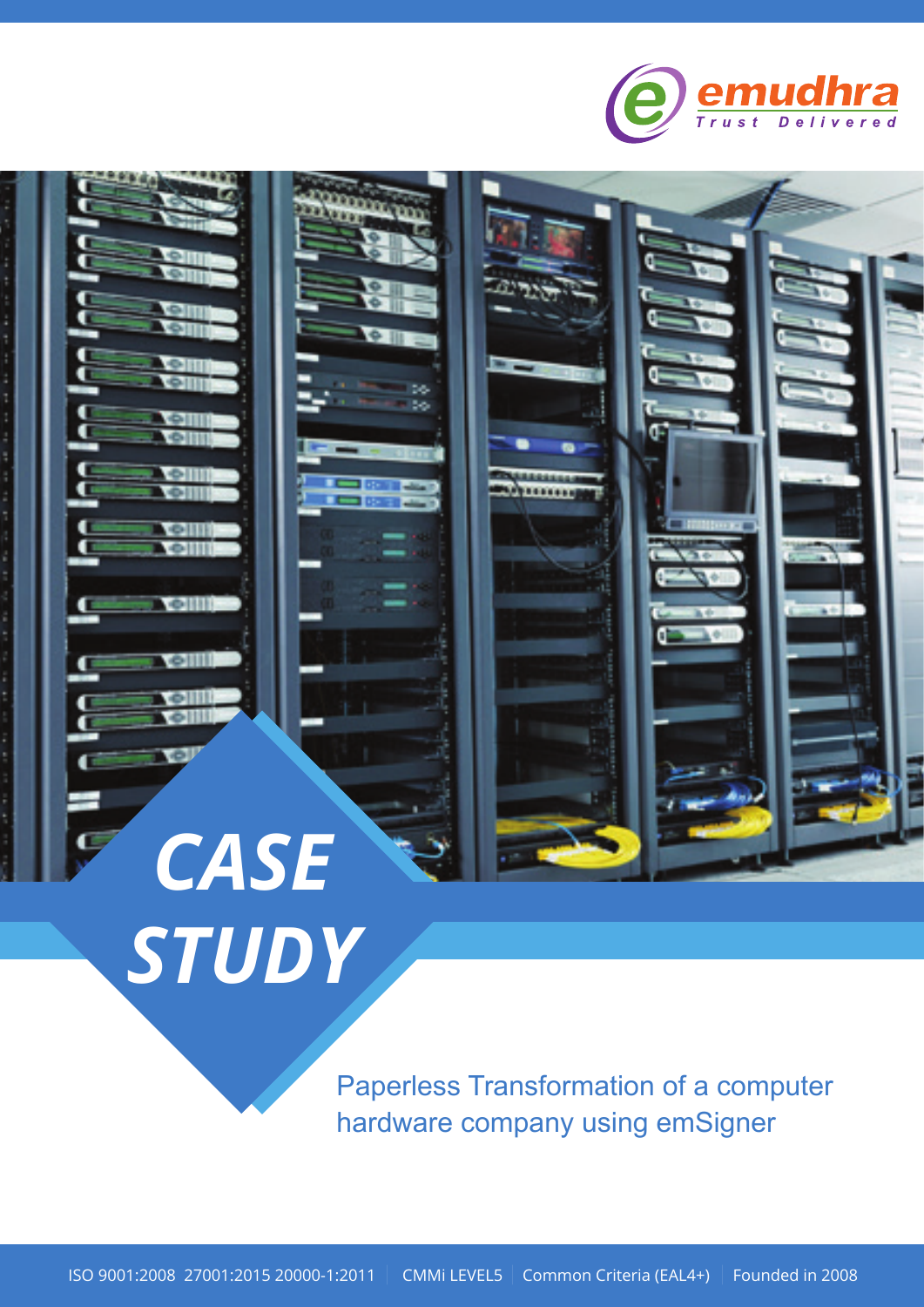

# Paperless Transformation of a computer hardware company using emSigner

eMudhra helps a Computer hardware company go paperless and manage and streamline critical processes with ease

### **Industry**

Computer Hardware Industry

#### **Business Matters**

An American multinational computer technology company based in Round Rock, Texas, United States (US), automated its claim settlement process for its distributors in India by using emSigner's Digital Signature and Workflow capabilities. This reduced claim turnaround time and improved distributor's cash flows.

#### **Business Needs**

The company wanted to streamline its claim settlement process for its 2500 distributors. For a distributor, he had to take a copy of the claim, manually sign and courier it to the company. At the company's end, the same had to be collected and verified. This was not only time consuming but also error-prone. Thus, a solution was required that would automate the claim settlement process.

#### **Approach**

Deploy an integrated solution to digitally sign and encrypt documents that are legally binding and guarantee authenticity, integrity, and confidentiality of data.

The distributors should be able to use emSigner with the capability of having multi-party and real-time signing of sales claim. In a phased manner, the organization would integrate all its internal as well as external applications with emSigner to facilitate the signing of documents.



#### **Background**

Distributors play a pivotal role in the company's go-to-market strategy. For a company with a multi-channel retail strategy, effective management of distributors is even more crucial. The company does not want its distributors to believe that it is paying more attention to the direct sales channel.

Similar was the case with the company that wanted to ease out the claim settlement process for its distributors. eMudhra outlined the following key areas where emSigner could significantly improve and streamline document workflow concerning:

- The company would be able to combine distributor's existing unique identification code with a digital signature
- Distributors would be able to upload legally valid digitally signed claims into company's portal. These would be automatically checked for legal validity and correctness by Corporate Office
- It would allow distributors to have better visibility as they could track the status of the signature process (Signed/Pending/Completed/Declined) in real-time. This will lead to accurate compliance reporting

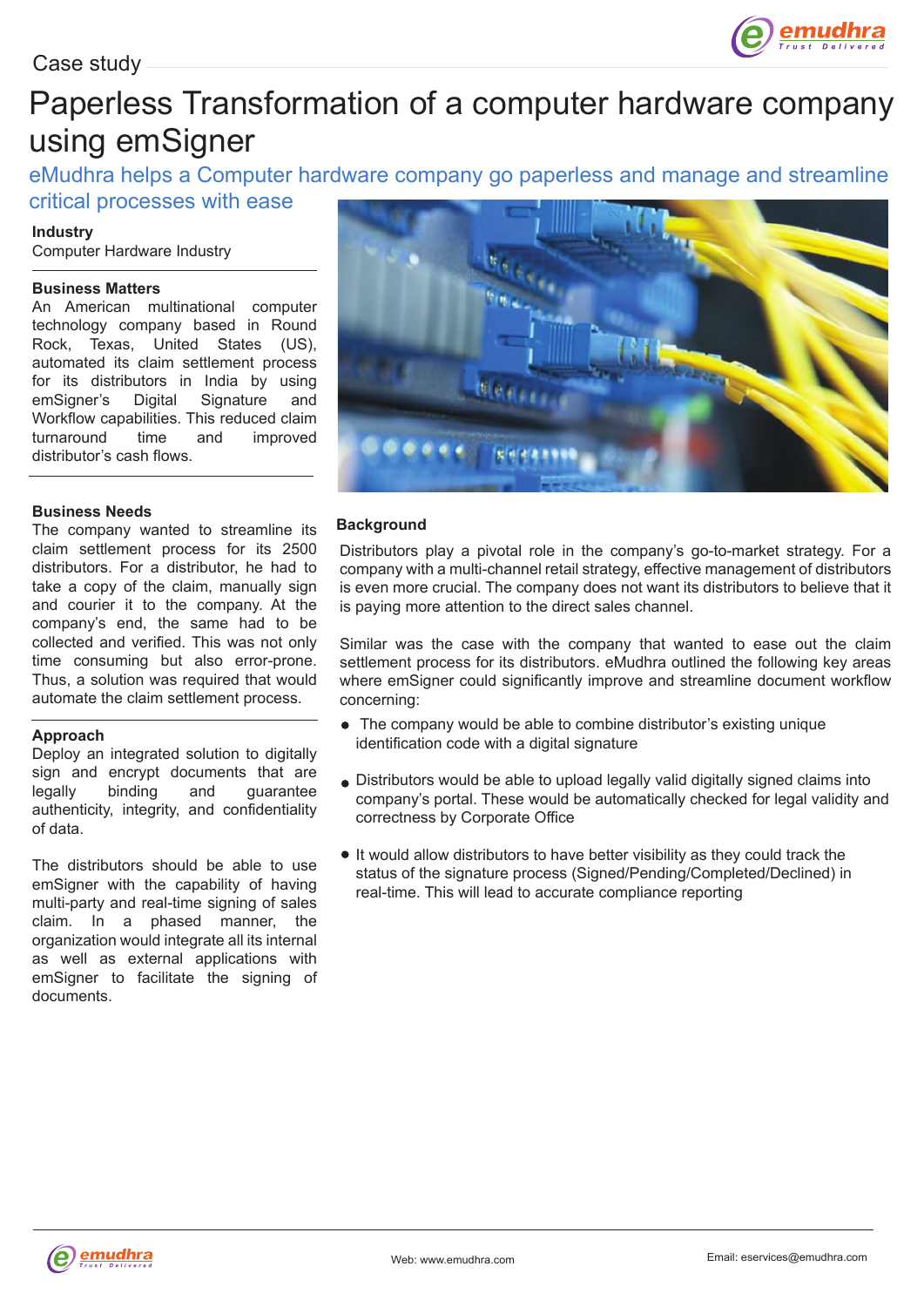

#### **Digital Signature Technology**

The Digital Signature Technology works on the Public Key Infrastructure framework, which uses a Cryptographic Key Pair – Private and Public Key for secure access and transmission of information.

Digital Signatures is generated by the issuer for the client in a secure device.



#### **Benefits**

The Automobile Company reaped significant benefits by implementing digital signature-based workflow signing, including:

- Faster claim settlement
- Improved working capital for distributors
- Better visibility and accessibility of documents
- Legal non-repudiation thereby reducing frauds
- Signing and approving documents anywhere, anytime
- Faster turnaround time, increased employee efficiency, productivity, and transparency
- Meeting compliance & regulatory requirements
- Online and Offline signing capabilities
- Importing files from multiple clouds and file storage services like Dropbox, Google drive into emSigner
- Tracking real-time status of signature progress happening on documents initiated for signing

#### **Solution**

eMudhra implemented emSigner – Secure Paperless Office solution to enable Digital Signature based approvals for the following workflows

- External flows between dealers and company
- Internal flows between Departments and Finance

emSigner was integrated with the company's existing ERP software over Webservices API for digital signing of documents.

- For individual signing, individual digital signature certificates were issued to Authorized Signatories
- For Bulk Signing, Class 3 Document Signer Certificate was used which gives a higher risk, assurance to depending parties for a critical use case such as Invoice Signing
- From a security and risk standpoint, a Hardware Security Module was used to store the Class 3 Document Signer certificate

#### **The paperless office solution uses the following broad modules:**

- **emSigner** On-premise Digital Signature enabled workflow management solution used for defining paperless workflows
- **Hardware Security Module:** Protect the cryptographic infrastructure of some of the most security-conscious organizations in the world by securely managing, processing, and storing cryptographic keys inside a hardened, tamper-resistant device
- **Class 3 Document Signer Certificate**

To sign critical documents such as invoices

**emAS**

eMudhra authentication server which was used to automatically validate the signed documents that were received by the organization